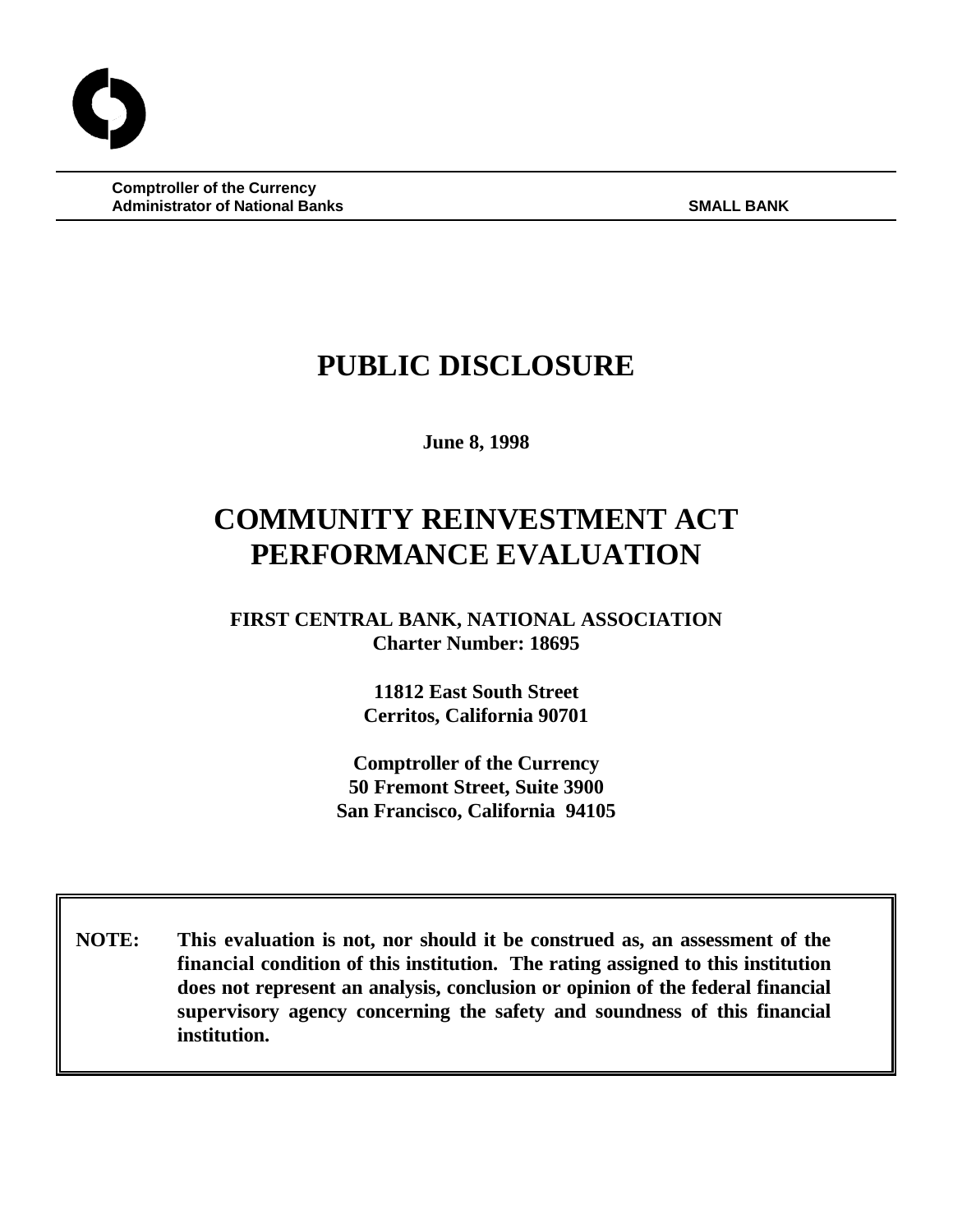# **GENERAL INFORMATION**

*The Community Reinvestment Act (CRA) requires each federal financial supervisory agency to use its authority when examining financial institutions subject to its supervision, to assess the institution's record of meeting the credit needs of its entire community, including low- and moderateincome neighborhoods, consistent with safe and sound operation of the institution. Upon conclusion of such examination, the agency must prepare a written evaluation of the institution's record of meeting the credit needs of its community.* 

*This document is an evaluation of the Community Reinvestment Act (CRA) performance of First Central Bank, National Association (N.A.), prepared by the Office of the Comptroller of the Currency (OCC), the institution's supervisory agency, as of June 8, 1998. The agency rates the CRA performance of an institution consistent with the provisions set forth in Appendix A to 12 CFR Part 25.*

**INSTITUTION'S CRA RATING:** This institution's *Record of Meeting Community Needs* is rated **"***Needs to Improve."* The rating is based on the following conclusions:

During the period covered by this review, the OCC found substantive violations of fair lending laws and regulations. The violations are a result of findings of disparate treatment on the basis of race and national origin in the bank's underwriting of applications for mortgage loans. As a result of this illegal disparate treatment, the bank has a less than satisfactory record of helping to meet the credit needs of its entire community.

# **DESCRIPTION OF INSTITUTION:**

First Central Bank, N.A. is a full-service commercial bank based in Los Angeles County, California. The bank provides community access to credit by maintaining three branches within its assessment areas: the main office in Cerritos, the Monterey Park office, and the Los Angeles office. There is an automatic teller machine at the Cerritos office.

There are no financial or legal impediments that hinder the bank's ability to meet the credit needs of its community. As of March 31, 1998, the bank reported total assets of \$104 million centered in loans. The primary lending focus is commercial real estate and business loans. The following chart reflects the current loan portfolio by major product type.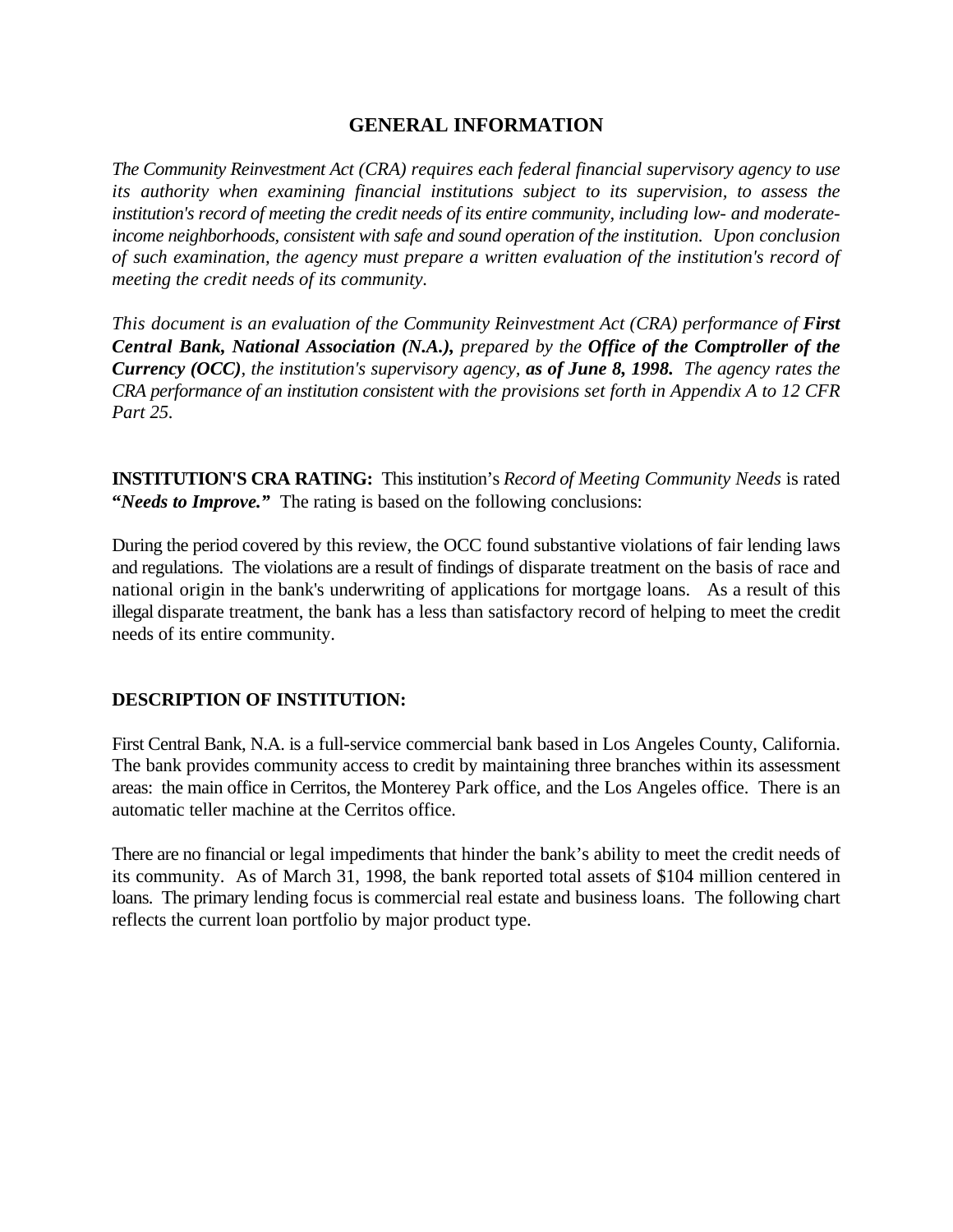# **OUTSTANDING LOANS BY MAJOR PRODUCT TYPE AS OF MARCH 31, 1998**

| <b>Loan Type</b>                                 | \$ Volume  | $%$ Loans by \$ |  |
|--------------------------------------------------|------------|-----------------|--|
| Commercial Real Estate,<br><b>Business Loans</b> | 53,282,430 | 83%             |  |
| <b>Residential Real Estate</b>                   | 9,275,485  | 14%             |  |
| <b>Installment/Consumer Loans</b>                | 2,015,769  | 3%              |  |
| <b>Total</b>                                     | 64,573,684 | 100%            |  |

The last CRA performance evaluation in July 1995 rated the bank as "Satisfactory."

# **DESCRIPTION OF FIRST CENTRAL BANK'S ASSESSMENT AREAS:**

First Central Bank has two assessment areas: the *Cerritos Assessment Area*, comprised of 41 census tracts, and the *Monterey Park/Downtown Los Angeles Assessment Area,* comprised of 142 census tracts. Both areas are located in the Los Angeles-Long Beach Metropolitan Statistical Area (MSA) 4480. The two assessment areas comply with regulatory requirements and do not arbitrarily exclude low- or moderate-income geographies. A description of each area follows.

### **CERRITOS ASSESSMENT AREA COMPOSITION BY INCOME LEVEL OF CENSUS TRACTS**

| <b>Census Tract Type</b> | # Tracts | $%$ Tracts by # |  |
|--------------------------|----------|-----------------|--|
| Low Income               |          | 2%              |  |
| <b>Moderate Income</b>   |          | 10%             |  |
| <b>Middle Income</b>     | 20       | 49%             |  |
| Upper Income             | 16       | 39%             |  |
| <b>Total</b>             |          | 100%            |  |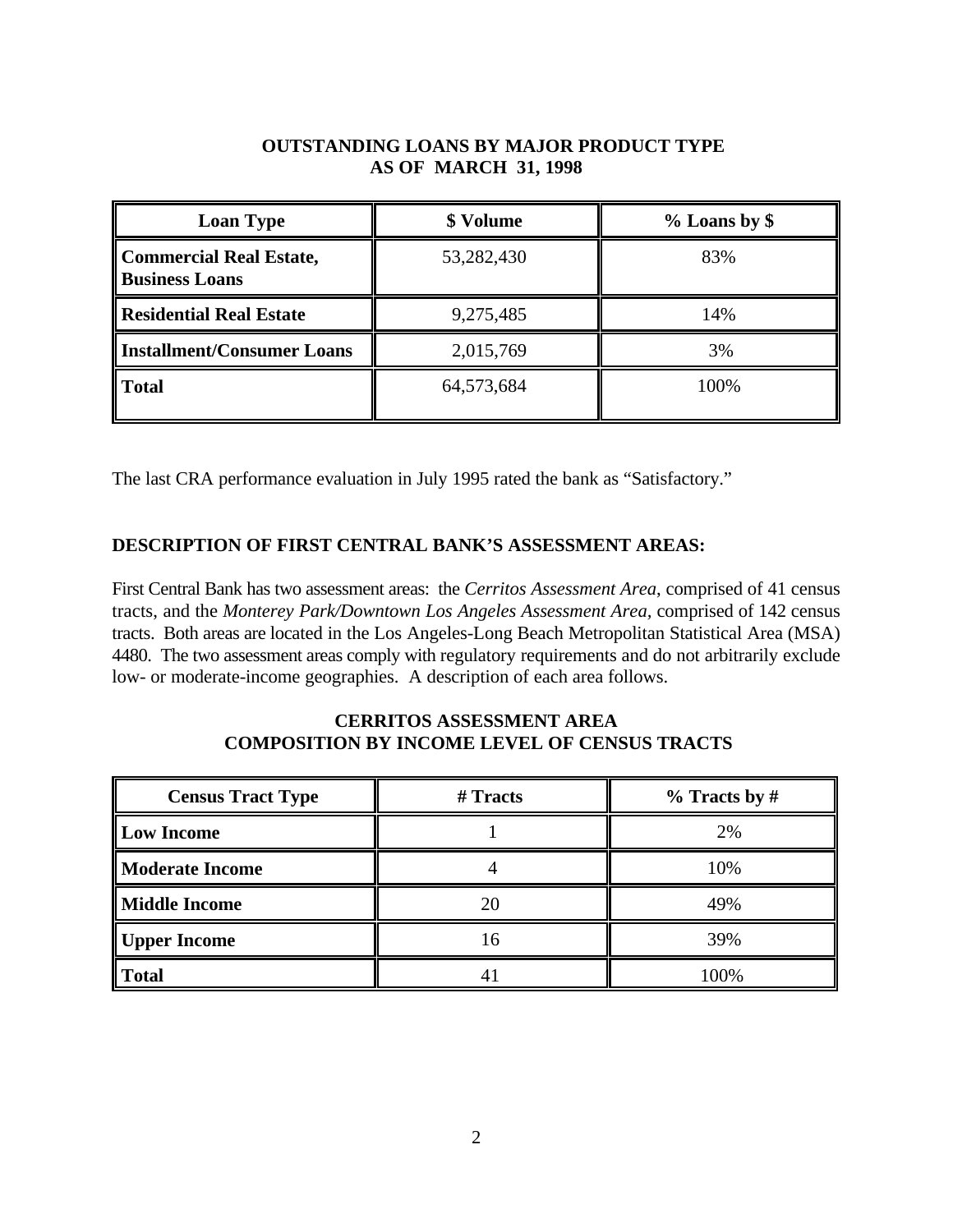The population of the *Cerritos Assessment Area* is approximately 219,518. Median family income is \$39,035, and median housing value is \$210,971 based on 1990 U.S. Census data. Eight cities are located entirely, or in part, within the defined assessment area. The local economy is centered in retail and wholesale trade, health services, and manufacturing. Small businesses with annual revenue less than \$500,000 represent the majority of businesses in the area.

| <b>Census Tract Type</b> | # Tracts | $%$ Tracts by # |  |
|--------------------------|----------|-----------------|--|
| <b>Low Income</b>        | 24       | 17%             |  |
| <b>Moderate Income</b>   | 56       | 39%             |  |
| <b>Middle Income</b>     | 38       | 27%             |  |
| Upper Income             | 23       | 16%             |  |
| $NA*$                    |          | $<$ 1%          |  |
| Total                    | 142      | 100%            |  |

#### **MONTEREY PARK/DOWNTOWN LOS ANGELES ASSESSMENT AREA COMPOSITION BY INCOME LEVEL OF CENSUS TRACTS**

\* Note: the census tract for which there is no reported income consists mainly of the downtown Los Angeles Civic Center.

The population of the *Monterey Park/Downtown Los Angeles Assessment Area* is approximately 745,540. Median family income is \$39,035, and median housing value is \$211,977 based on 1990 U.S. Census data. Twenty-two cities are located entirely, or in part, within the defined assessment area.

The area economy is centered in health services, financial and managerial services, retail and wholesale trade, and durable goods manufacturing. Small businesses with annual revenue less than \$500,000 represent the majority of businesses in the defined area.

Most local economic sectors are showing positive trends following a prolonged recovery in Southern California from the last recession. Recent 1998 economic reports show continued improvement. For example, unemployment in Los Angeles County as a whole dropped to 6.1% during the month of March versus 6.9% for the same month last year, and is significantly improved from unemployment of 8.5% in 1996. Retail industry constitutes a significant sector of the local economy, and retail sales in the local area improved by 5% from fiscal year 1997 to 1998.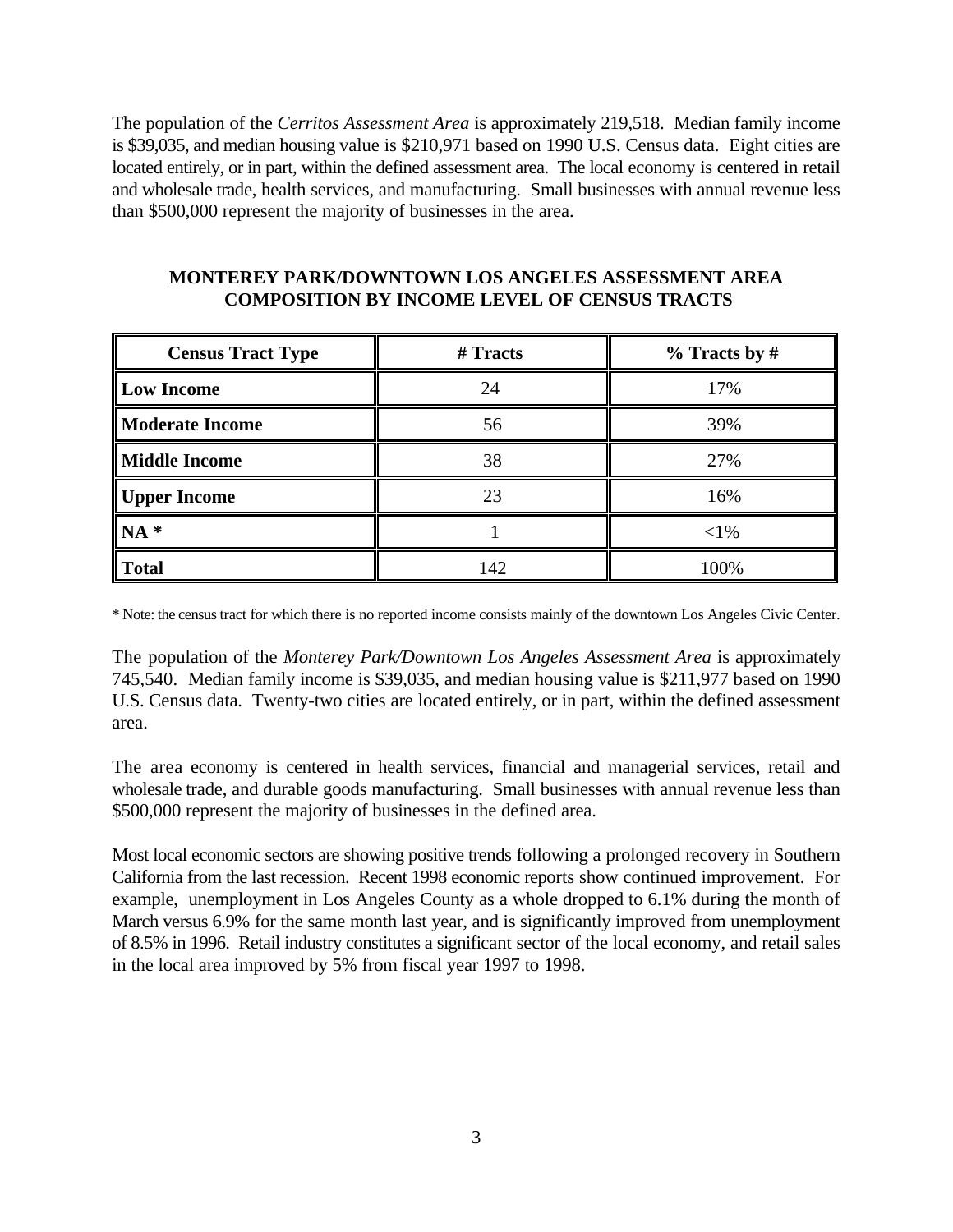Numerous banks and financial institutions serve both assessment areas, resulting in strong competition for market share. We contacted three community development organizations and determined that there is an ongoing need for small loans with flexible underwriting criteria for businesses in both assessment areas. In the Cerritos area, there is a specific need for extensive residential redevelopment financing in some low- and moderate-income tracts.

In the Monterey Park/Downtown Los Angeles area, redevelopment agencies reported an increasing need for affordable housing for low- and moderate-income persons, and specifically for senior citizens.

#### **CONCLUSIONS WITH RESPECT TO PERFORMANCE CRITERIA**:

The bank's commitment to the Community Reinvestment Act is reflected in the performance criteria explained below.

# **LOAN TO DEPOSIT RATIO**

The bank's loan to deposit ratio meets the standards for satisfactory performance. The average loan to deposit ratio over the last eight quarters is 73%, which compares favorably with the performance of other local financial institutions with total assets of less than \$125 million. Their average ratio over the same period is 67%. While the bank's ratio ranged slowly downward from 75% in June 1996 to 67% in March 1998, the most recent ratio is still comparable with the performance of other local banks.

# **LENDING IN ASSESSMENT AREAS**

The bank's lending in the assessment areas meets the standards for satisfactory performance. The bank originated a majority of the *number* of loans within the assessment areas. The proportion of loans by *dollar amount* is somewhat higher outside the assessment area. This result is accounted for in part by large development loans granted to *existing* bank clients for commercial real estate projects that were out of area. Part of the bank's lending strategy going forward is to increase its market penetration within the local communities. The following chart reflects lending since the last examination. We prepared this analysis based on the bank's data, which we tested for accuracy.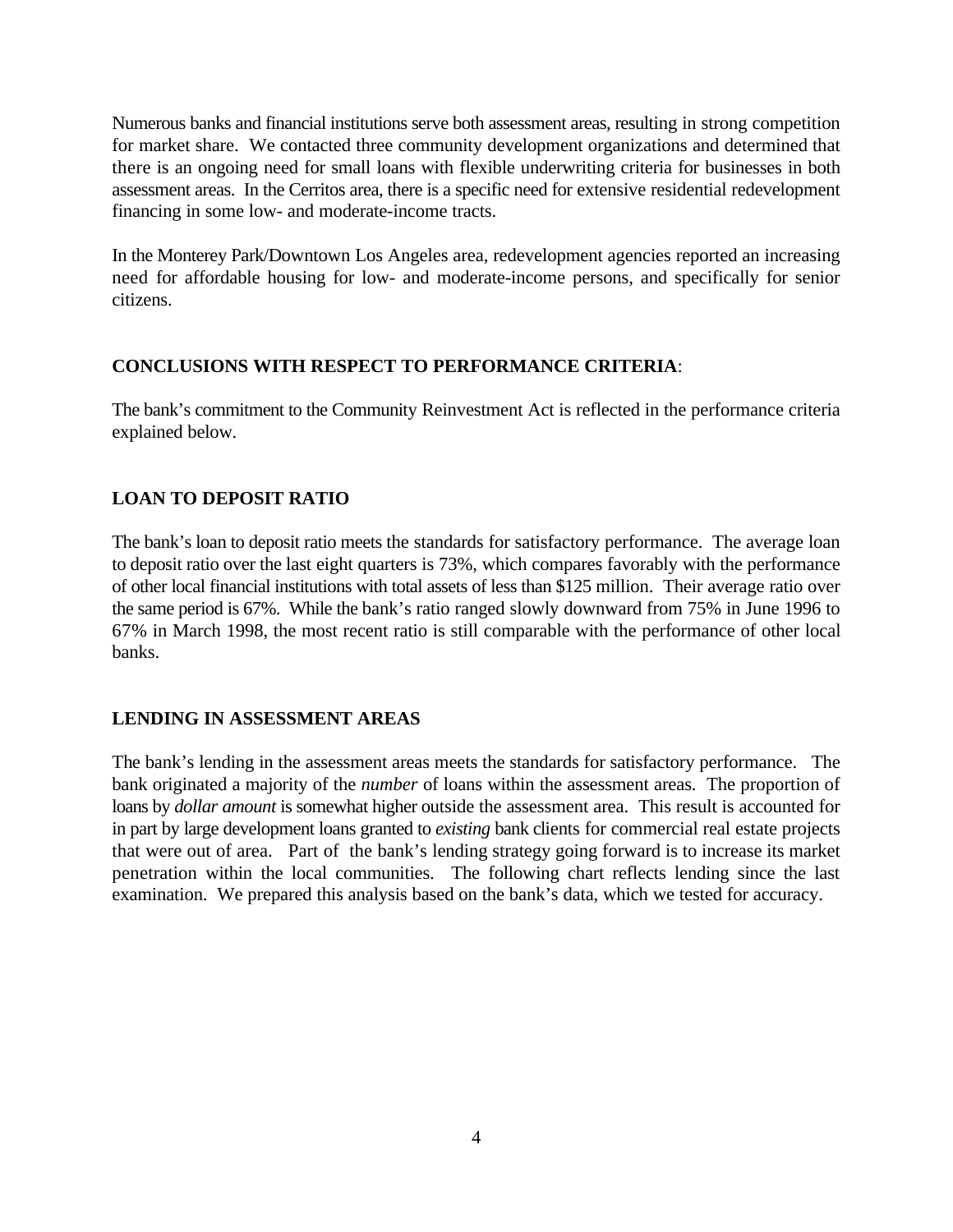# **LENDING INSIDE AND OUTSIDE CERRITOS AND MONTEREY PARK/LOS ANGELES ASSESSMENT AREAS LOAN ORIGINATIONS FROM JULY 1995 THROUGH MARCH 1998**

|                     | $#$ Loans | $%$ Loans by # | \$ Loans   | $%$ Loans by \$ |
|---------------------|-----------|----------------|------------|-----------------|
| In Assessment Areas | 311       | 54%            | 37,146,100 | 46%             |
| <b>Out Of Area</b>  | 262       | 46%            | 43,779,522 | 54%             |
| <b>Total</b>        | 573       | 100%           | 80,925,622 | 100%            |

### **LENDING TO BORROWERS OF DIFFERENT INCOME LEVELS AND TO BUSINESSES OF DIFFERENT SIZES**

The bank is primarily a business lender. Commercial real estate loans and loans to businesses constitute a substantial majority of the loan portfolio. For this reason, we sampled that segment of the portfolio to ensure the bank is lending to businesses of different sizes. We did not sample consumer loans because they did not constitute a significant volume of loan originations.

Lending to businesses of different sizes in both assessment areas meets the standard for satisfactory performance. This is reflected in the charts that follow. We randomly sampled 33 commercial real estate and business loans, representing approximately 29% of the total number of loans and 20% of the total dollar amount the bank originated. For the Cerritos area, we sampled 7 of 11 loans representing 64% of the number of loans and 75% of the total dollar amount granted in that area. For the Monterey Park/Downtown Los Angeles area, we sampled 26 of 101 loans representing 26% of the number of loans and 17% of the total dollar amount granted in that area.

# **LENDING TO BUSINESSES OF DIFFERENT SIZES CERRITOS ASSESSMENT AREA SAMPLE OF LOAN ORIGINATIONS FROM JULY 1995 THROUGH MARCH 1998**

|                                                                                  | # Business<br>Loans | $%$ Total $(\#)$ | \$ Business<br>Loans | $%$ Total $$)$ |
|----------------------------------------------------------------------------------|---------------------|------------------|----------------------|----------------|
| <b>Loans to Small Businesses</b><br>$\sqrt{\text{Revenue}} < $1 \text{ Million}$ |                     | 100%             | 1,064,458            | 100%           |
| <b>Loans to Large Businesses</b><br>$(Revenue > $1$ Million)                     |                     |                  |                      |                |
| <b>Total Business Loans</b>                                                      |                     | 100%             | 1,064,458            | 100%           |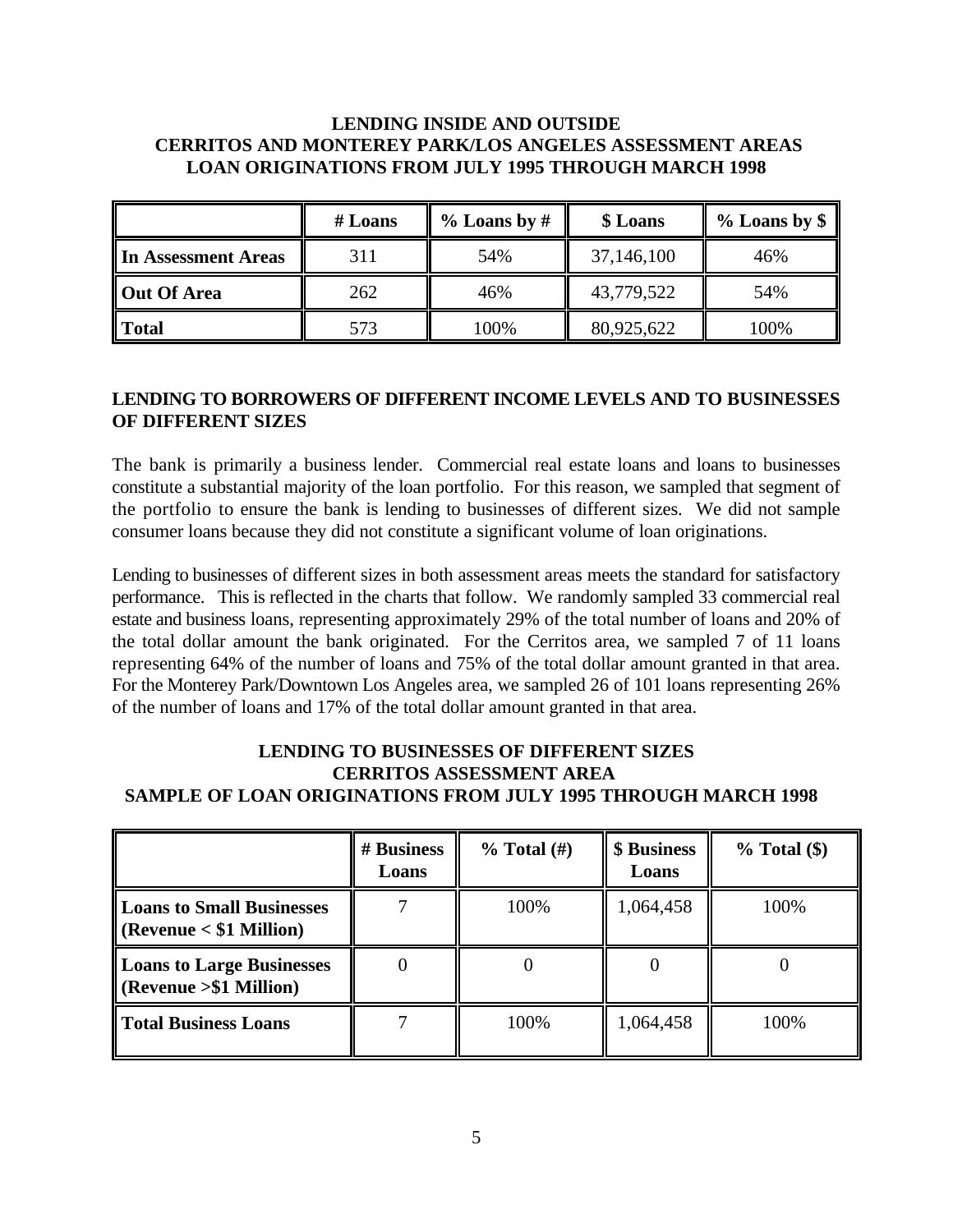#### **LENDING TO BUSINESSES OF DIFFERENT SIZES MONTEREY PARK/LOS ANGELES ASSESSMENT AREA SAMPLE OF LOAN ORIGINATIONS FROM JULY 1995 THROUGH MARCH 1998**

|                                                                            | # Business<br>Loans | $%$ Total $(\#)$ | \$ Business<br>Loans | $%$ Total $$)$ |
|----------------------------------------------------------------------------|---------------------|------------------|----------------------|----------------|
| <b>Loans to Small Businesses</b><br>$\sqrt{\text{Revenue}}$ < \$1 Million) | 18                  | 69%              | 1,183,900            | 33%            |
| <b>Loans to Large Businesses</b><br>$\sim$ (Revenue > \$1 Million)         |                     | 31%              | 2,433,176            | 67%            |
| Total Business Loans                                                       | 26                  | 100%             | 3,617,076            | 100%           |

#### **GEOGRAPHIC DISTRIBUTION OF LOANS**

The bank's geographic distribution of loans does not meet the standard for satisfactory performance. Lending activity does not reflect the business demographics of the assessment area. Forty percent of the businesses in the Monterey Park assessment area are in low income census tracts, while only 18% of total loans by number are in the low income census tracts. The distribution in the Monterey Park assessment area is weighted more heavily because it represents the majority of the bank's loan customers. No loans were made in moderate income census tracts in the Cerritos assessment area, however, the distribution is only represented by seven loans. A distribution equal to the demographics could be achieved with only one loan in a moderate census tract. We prepared the following analysis based on the bank's data, which we tested for accuracy.

The distribution of commercial real estate and business loans compared with area demographics is reflected in the charts that follow.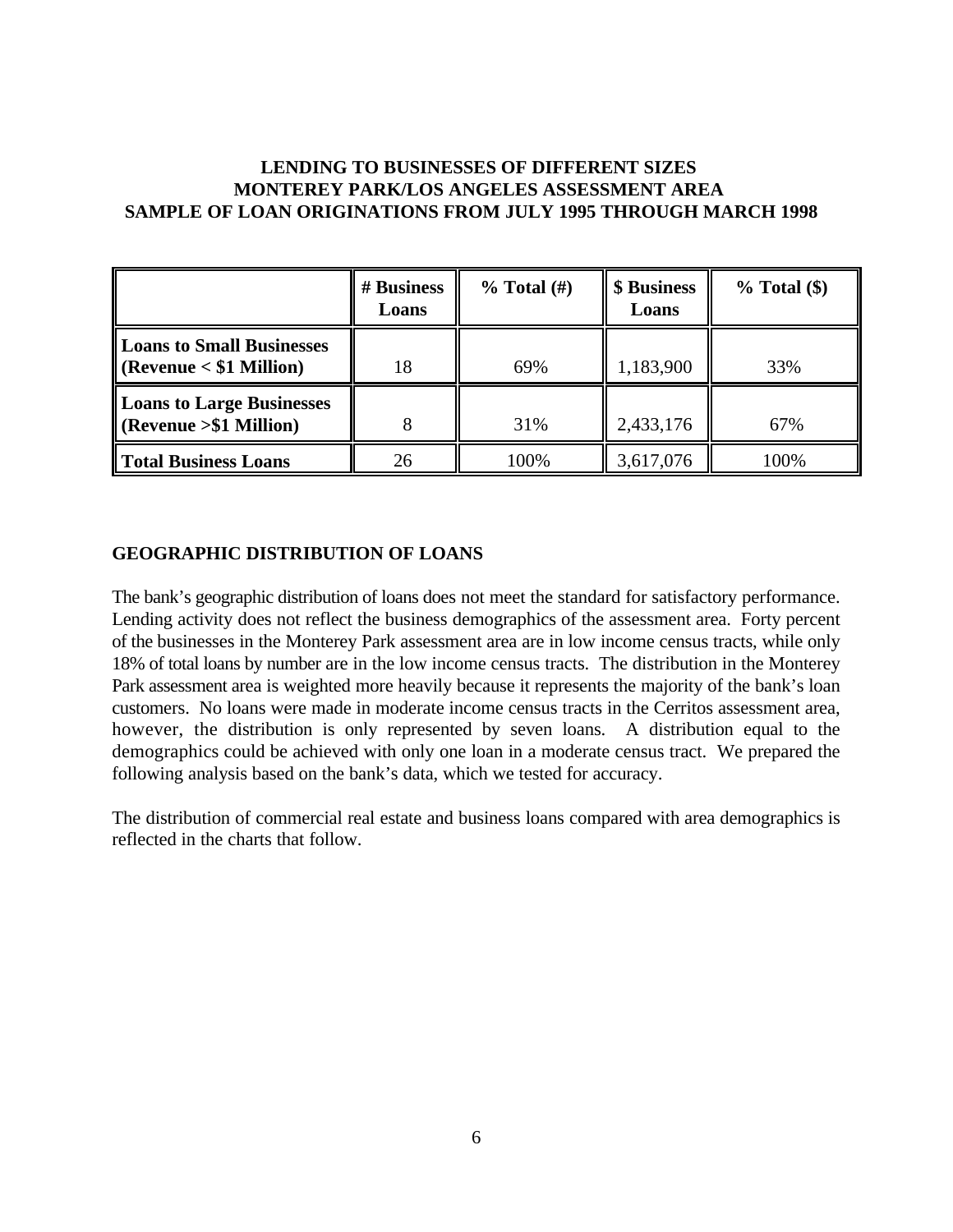#### **DISTRIBUTION OF LOANS BY CENSUS TRACT TYPE CERRITOS ASSESSMENT AREA SAMPLE OF LOAN ORIGINATIONS FROM JULY 1995 THROUGH MARCH 1998**

| <b>Census Tract</b><br><b>Income Level</b> | <b>Percent of</b><br><b>Assessment</b><br>Area | Bank's<br>Loans in<br><b>Tract Type</b><br>$%$ Total # | Bank's<br>Loans in<br><b>Tract Type</b><br>% Total \$ | <b>Percent of Total Area</b><br><b>Businesses in Tract Type</b> |
|--------------------------------------------|------------------------------------------------|--------------------------------------------------------|-------------------------------------------------------|-----------------------------------------------------------------|
| Low                                        | 2%                                             | 10%                                                    | 2%                                                    | 12%                                                             |
| <b>Moderate</b>                            | 10%                                            |                                                        |                                                       | 9%                                                              |
| <b>Middle</b>                              | 49%                                            | 45%                                                    | 60%                                                   | 45%                                                             |
| <b>Upper</b>                               | 39%                                            | 45%                                                    | 38%                                                   | 34%                                                             |
|                                            | 100%                                           | 100%                                                   | 100%                                                  | 100%                                                            |

#### **DISTRIBUTION OF LOANS BY CENSUS TRACT TYPE MONTEREY PARK/DOWNTOWN LOS ANGELES ASSESSMENT AREA SAMPLE OF LOAN ORIGINATIONS FROM JULY 1995 THROUGH MARCH 1998**

| <b>Census Tract</b><br><b>Income Level</b> | Percent of<br><b>Assessment</b><br><b>Area</b> | Bank's<br>Loans in<br><b>Tract Type</b><br>$%$ Total # | Bank's<br>Loans in<br><b>Tract Type</b><br>% Total \$ | <b>Percent of Total Area</b><br><b>Businesses in Tract Type</b> |
|--------------------------------------------|------------------------------------------------|--------------------------------------------------------|-------------------------------------------------------|-----------------------------------------------------------------|
| Low                                        | 17%                                            | 18%                                                    | 30%                                                   | 40%                                                             |
| <b>Moderate</b>                            | 39%                                            | 31%                                                    | 32%                                                   | 21%                                                             |
| <b>Middle</b>                              | 27%                                            | 33%                                                    | 25%                                                   | 25%                                                             |
| <b>Upper</b>                               | 16%                                            | 18%                                                    | 13%                                                   | 14%                                                             |
| <b>NA</b>                                  | 1%                                             |                                                        |                                                       |                                                                 |
|                                            | 100%                                           | 100%                                                   | 100%                                                  | 100%                                                            |